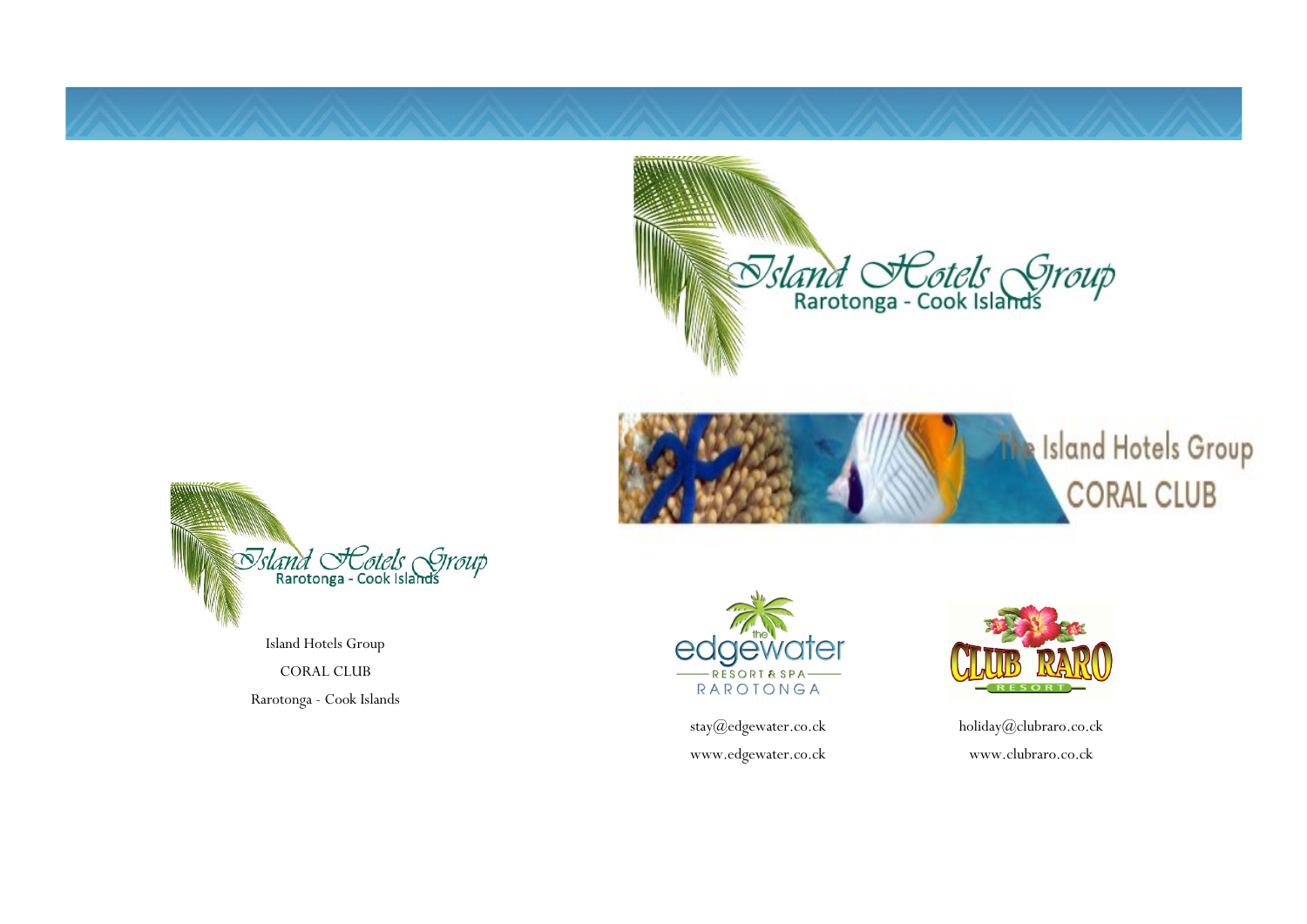#### **THE ISLAND HOTELS GROUP HOSPITALITY BENEFITS**

The Edgewater Resort & Spa and Club Raro Resort (Island Hotels Group) are special destinations that have been extending a warm Polynesian welcome for more than 40 years and have been at the forefront of true Cook Islands hospitality.

#### **ABOUT THE CORAL CLUB**

The Coral Club is our way of saying thank you for the loyalty you have shown to both resorts and brings you exclusive benefits and recognition, ensuring your next stay with us is especially comfortable and uniquely memorable.

#### **THE CORAL CLUB MEMBERSHIP TIERS**

Membership with the Coral Club is for individual guests on a complimentary basis. As your stays with us increase, so will your Coral Club privileges.

There are 3 distinct membership tiers: Hibiscus, Tipani and Gardenia. The privileges vary according to these tiers and cover a wide range of conveniences, all designed to enhance your stay and reflect the prestige of your association with The Coral Club.

Eligibility for the different reward programs is easy. You need to register with our Front Office team to qualify as a Coral Club Member.

#### **HIBISCUS**

Upon your 2nd visit, you will receive your membership benefits and privileges.

# **TIPANI**

You automatically qualify to become a Tipani member, if you have stayed with us at least 4 times since 2015.

#### **GARDENIA**

If you have stayed 8 times or more since 2015, you qualify as a Gardenia member, enjoying an extensive array of benefits.

# **MEMBERSHIP BENEFITS AT A GLANCE**

| <b>Membership</b>                                                                         | <b>Hibiscus</b> | <b>Tipani</b> | <b>Gardenia</b> |
|-------------------------------------------------------------------------------------------|-----------------|---------------|-----------------|
| 10% discount off food & beverage at<br>The Edgewater Resort & Spa and<br>Club Raro Resort |                 |               |                 |
| Upgrade to next room category*                                                            |                 |               |                 |
| Early Check In*                                                                           | $\checkmark$    | ✔             |                 |
| Late Check Out until 6pm <sup>*</sup>                                                     |                 | ✔             |                 |
| Coral Club Luggage tag                                                                    | $\checkmark$    |               |                 |
| Fruit & Bottled water upon arrival                                                        |                 |               |                 |
| <b>Complimentary WIFI Internet Access</b><br>up to-during your stay                       |                 | 2GB           | 5GB             |
| Bottle of bubbly & Welcome Gift                                                           |                 |               |                 |
| \$100 resort credit per stay                                                              |                 |               |                 |
| VIP express check-in & check-out                                                          |                 |               |                 |

**\*Subject to availability at time of check-in. Valid for accommodation only.**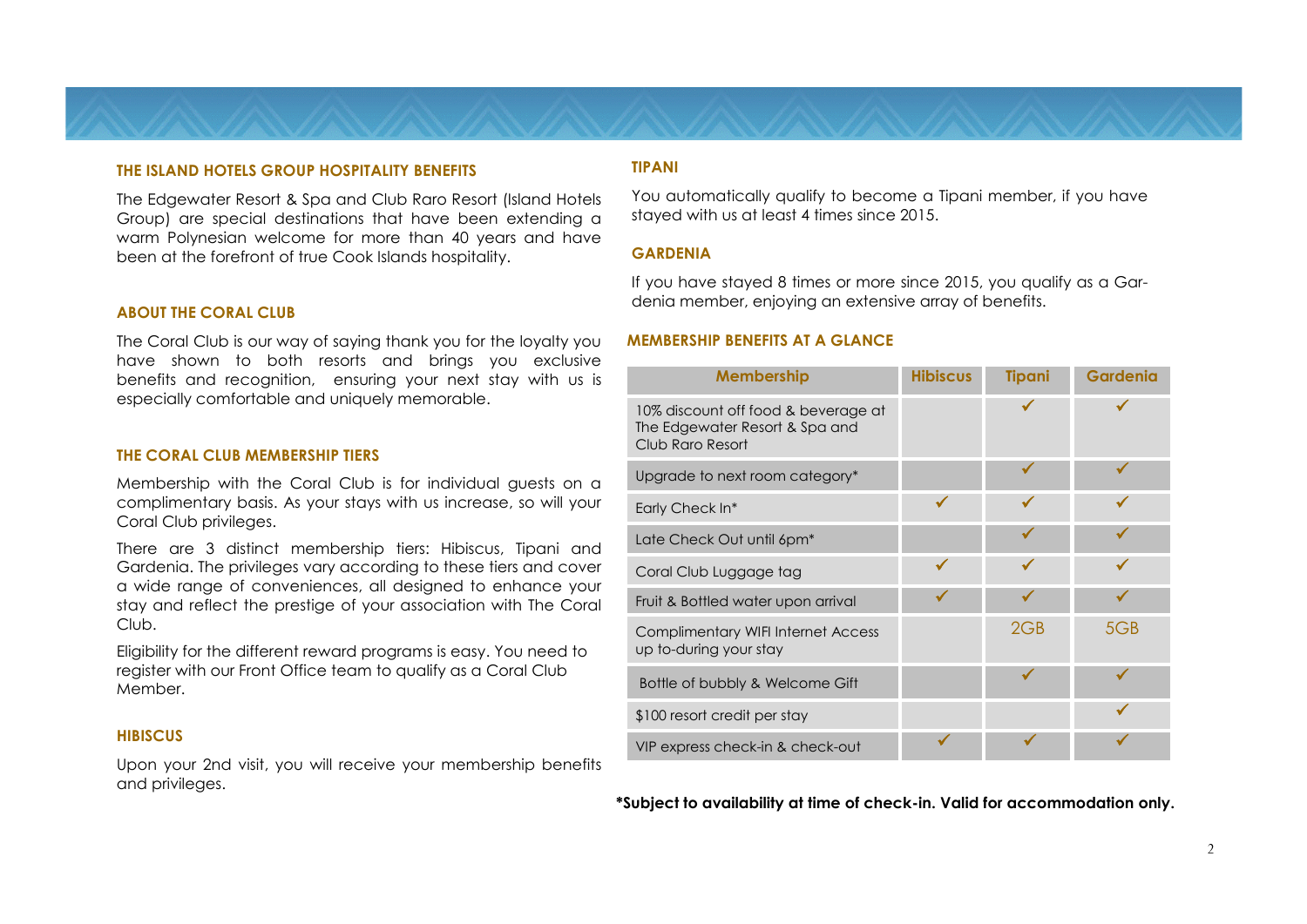# **THE CORAL CLUB BENEFITS**

As a Coral Club member, you can enjoy a variety of personalized services and amenities, as well as a wealth of benefits and special offers. To indicate or update your preferences, simply contact our Coral Club Team at stay@edgewater.co.ck or holiday@clubraro.co.ck. Please quote your membership number when making your reservation. It is important that we have this information beforehand to better accommodate your needs.

Your Coral Club luggage tag distinguishes you as a special guest of The Edgewater Resort & Spa or Club Raro Resort and enables us to identify you more readily upon your arrival.

#### **WELCOME AMENITIES**

Fresh fruit and bottled water will be delivered to your room upon your arrival.

#### **GUEST PREFERENCES**

We will tailor our services to enhance your stay by delivering on your specific needs such as your preferred room type and location, by requesting this at time of booking.

#### **EARLY CHECK-IN AND LATE CHECK-OUT**

Due to flights arriving and departing at various times in and out of the Cook Islands, we will wherever possible, gladly extend your check-in time to 6am or your check-out time to 6pm\*.

**\*Early check-in subject to availability at check-in. Late check-out subject to availability on day of departure.**

#### **ROOM UPGRADE**

With the Coral Club rewards the more you stay the more opportunity you have to receive complimentary room upgrades. That makes it even more important to ensure your Coral Club details are up to date to ensure you enjoy free room upgrades\*, as we want our most loyal guests to have access to an even higher standard of comfort.

**\*Upgrade to next room category and subject to room availability at time of check-in**

# **WIFI INTERNET ACCESS**

Enjoy WIFI internet access throughout your stay, so you can stay on top of your work, and keep in touch with family and friends. There is WIFI access at your disposal throughout both resorts using the Resort Network.

#### **ADDITIONAL BENEFITS FOR TIPANI AND GARDENIA MEMBERS**

Tipani and Gardenia members earn a WIFI internet allowance during their stay, so you can stay on top of your work, and keep in touch with family and friends. There is WIFI access at your disposal throughout both resorts using the Resort Network.

**\*Membership conditions apply.**

# **ADDITIONAL BENEFITS FOR GARDENIA MEMBERS**

As a token of our appreciation for your loyal patronage, Gardenia members are entitled to receive in addition to the Hibiscus & Tipani members an:

- \$100 resort credit per stay
- VIP express check-in and check-out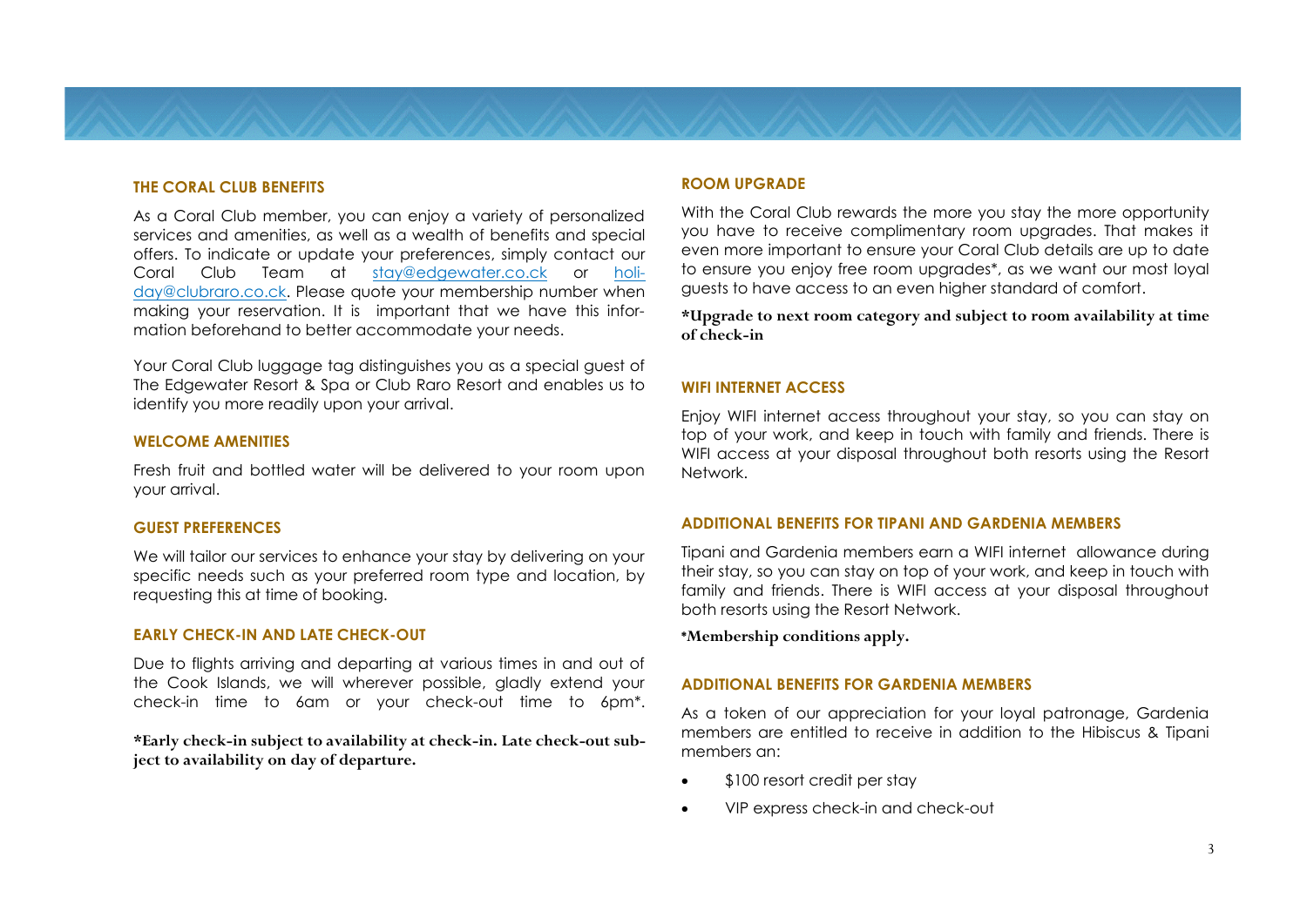# **THE ISLAND HOTELS LTD CORAL CLUB TERMS AND CONDITIONS**

These Terms and Conditions govern the Island Hotels Group Coral Club Program (hereinafter called "Coral Club" or "Program") operated by or on behalf of The Edgewater Resort & Spa (hereinafter called "EWRS") and Club Raro Resort (hereinafter called "CRR") and our relationship with members of the Program (hereinafter called "Members" or "you"). By using your Coral Club Card or Card Number to redeem benefits and services associated with the Program, you agree that:

- 1. you have read, understood and accepted these conditions:
- 2. you are eligible for Membership; and
- 3. you agree to the EWRS and CRR processing data that is personal to you, in accordance with the personal data and privacy policy as set out in Section 3.

#### 1. **MEMBERSHIP OF THE PROGRAM**

- 1.1 When you join the Program, you will be assigned an Coral Club membership number and will receive your personalized Coral Club Card along with details of program benefits.
- 1.2 Membership is complimentary and is available only to individuals, not to companies, partnerships, associations, groups or other entities. You may not have more than one membership or any form of joint membership. It is your responsibility to ensure your eligibility and you will indemnify EWRS and/or CRR against all liabilities, costs, claims, and/or expenses incurred for any breach of this provision. EWRS and/or CRR may refuse Membership without giving a reason.
- 1.3 Membership entitles members to benefits and services according to entitlements as described under Section Benefits and relevant further information within these terms and conditions.
- 1.4 Membership of the Coral Club and membership cards are not transferrable and may only be used by the registered member. Membership cards remain the property of Island Hotels Group and must be returned upon request.
- 1.5 You may cancel your Membership at any time with written notification to the Hotel and enclosing your Card (if any) cut in half. Cancellation is immediately effective upon receipt of your cancellation request and all membership entitlements will be forgone upon cancellation.
- 1.6 Island Hotels Group reserves the right to discontinue the Coral Club membership for any Member who is found to be using the Program in a manner inconsistent with the Terms and Conditions or intent of the Program or any portion of the Program. EWRS and/or CRR also reserves the right to discontinue membership for any Member who acts in a manner inconsistent with the spirit of the Island Hotels Group Coral Club Program. Discontinued membership will result in the loss of all membership entitlements.
- 1.7 Unless otherwise stated, all benefits available to Members through the Program are subject to availability.
- 1.8 Valid credit card information must be provided to facilitate settlement of hotel bills and entitlement of certain member benefits. Unless specified otherwise at the time of reservation or check-in, EWRS and/or CRR will use the credit card information provided by Members to the Island Hotels Group Coral Club for bill settlement purposes.
- 1.9 EWRS and/or CRR reserves the right to add, modify, delete or otherwise change any of the terms, conditions, benefits and services pertaining to the Program at its sole discretion, at any time and without prior notice.
- 1.10 The Island Hotels Group Coral Club Card is a guest recognition membership card and is not a credit card.
- 1.11 All interpretations of the Program's Terms and Conditions shall be at the sole discretion of EWRS and/or CRR.
- 1.12 The program can be combined with specials offered by the EWRS and/or CRR at the time of booking.
- 1.13 Any unused portions of the members' entitlements cannot be redeemed for cash or transferred to your next visit or to another person either in part or as a complete package.
- 1.14 The member must book a minimum stay of 5 nights during each stay.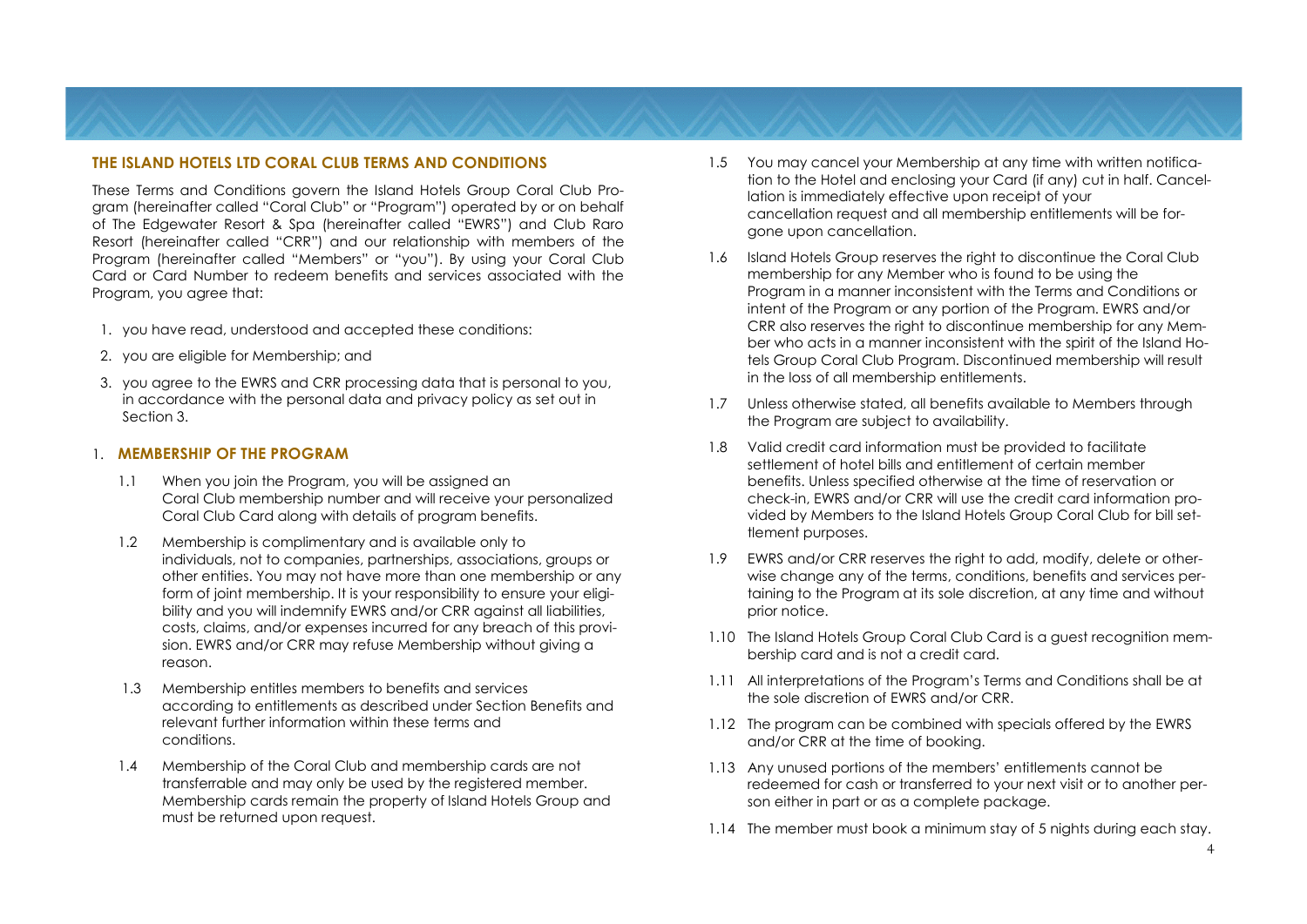#### **2. TIERS OF MEMBERSHIP**

- **2.1 Hibiscus Level**. You are eligible for the Island Hotels Group Coral Club Hibiscus membership from your 2nd stay at the resort.
- **2.2 Tipani Level**. You are eligible for the Island Hotels Group Coral Club Tipani membership if you have stayed at EWRS and/or CRR at least 4 times since 2015.
- **2.3 Gardenia Level**. The Island Hotels Group Coral Club Gardenia membership is reserved for members showing the highest level of commitment and for those guests who have stayed at the resort at least 8 times since 2015. This membership is offered by invitation at the sole discretion of EWRS and/or CRR.
- 2.4 Every effort will be made to invite guests to join the Island Hotels Group Coral Club when the above targets are met. However, we **4. GENERAL**  ask that you inform us if you have reached these targets and not yet been invited to join the Program, prior to arrival.
- 2.5 The Program will not recognize number of stays offered on a complimentary basis or generated from airline crew accounts.
- 2.6 Long-stay agreements are generally specifically contracted for extended periods, so certain benefits with the Island Hotels Group Coral Club Program may not apply.

#### **3. DATA PRIVACY**

- 3.1 The personal data supplied by Members is required for the operation of the Island Hotels Group Coral Club Program, delivery of associated benefits and services, Program development end to communicate news and information to Members for their benefits.
- 3.2 EWRS and CRR collects information about our Members (both offline and online) to provide an experience that is tailored to their preferences. Since the privacy of Members of paramount importance to EWRS and CRR, we wish to protect it and maintain the trust of our Members while collecting the information necessary to operate this Program. EWRS and CRR is fully committed to providing information about the collection and use of personal information furnished by, or collected from, Members while using our websites, products and services. We offer Members the choice to

decline (opt out) participation in certain services and promotional benefits provided by EWRS and CRR and/or its carefully selected third parties.

- 3.3 Members have the right to review, amend and update any personal data held by EWRS and CRR.
- 3.4 Members are responsible for keeping the Island Hotels Group Coral Club up to date with correct communication and postal address.
- 3.5 EWRS and CRR will only use and disclose Member's data to the companies within the Group, their successors and business partners and any suppliers EWRS and CRR engages to process data on its behalf for the purpose of operating this Program.

- 4.1 These Terms and Conditions and the relationship between the Island Hotels Group Coral Club Members and EWRS and/or CRR are governed by, and shall be constructed in accordance with, the laws of The Cook Islands and New Zealand.
- 4.2 Members shall indemnify and hold harmless EWRS and/or CRR, its officers, directors, employees and agents (collectively " Representatives") from and against any all liabilities, damages, losses, expenses, claims, demands, suits, fines or judgments (including, without limitation, any reasonable legal fees, costs and related expenses) incurred or suffered by EWRS and/or CRR and its Representatives as a result of any claims or proceedings brought by any third party, arising out of in connection with any breach of obligations hereunder or negligence or willful misconduct on the part of the Member.

#### **CONTACT US**

#### **EWRS: stay@edgewater.co.ck**

#### **CRR: holiday@clubraro.co.ck**

THE ISLAND HOTELS GROUP CORAL CLUB RAROTONGA, COOK ISLANDS